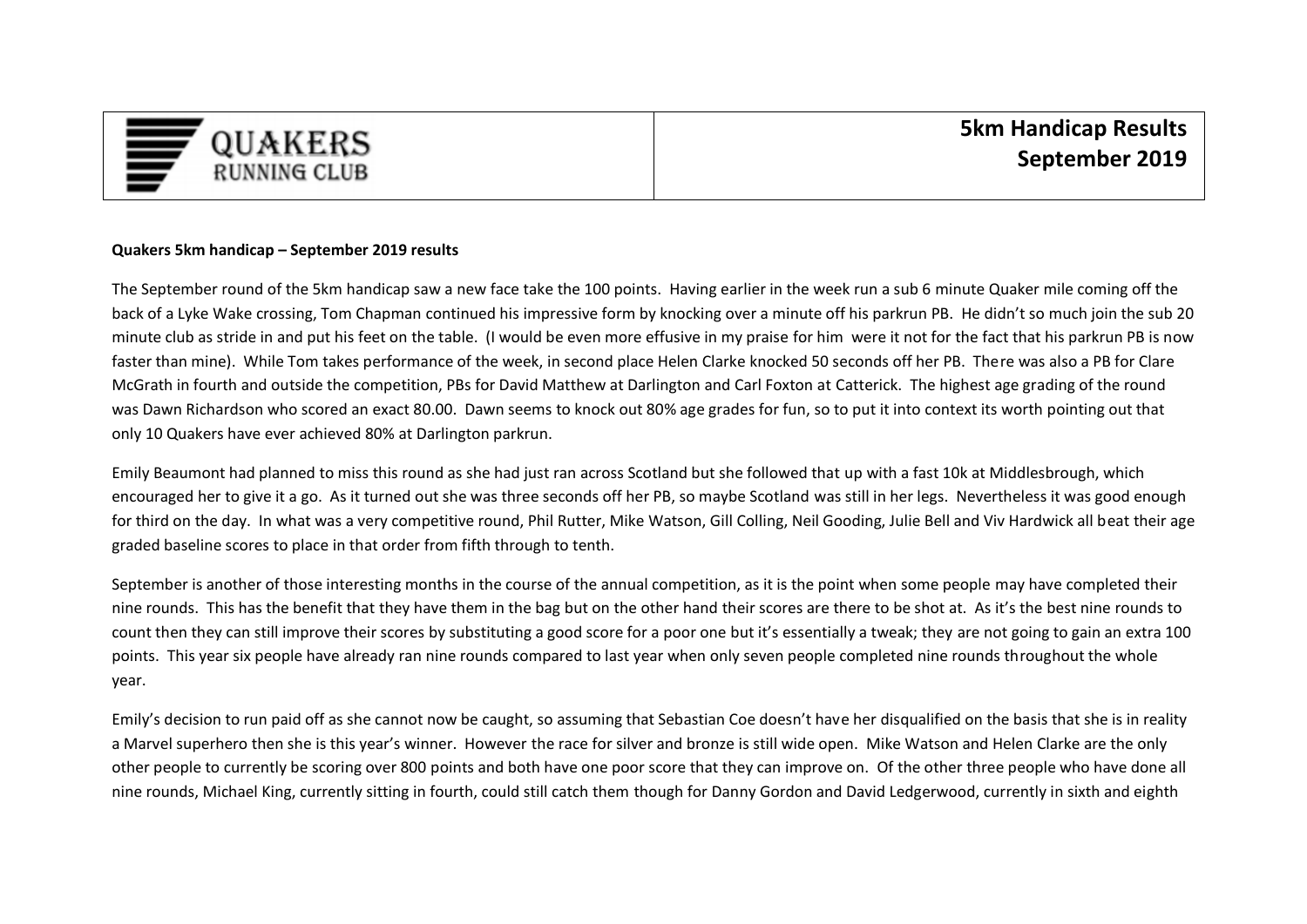respectively there aren't quite enough points to swap. There are at least another five people who have only done seven or eight rounds so far who can contest second and third. For some it's a mathematical chance, for others it's a strong chance but either way they need more good rounds. October should be more interesting still.

## **September 2019**

| <b>Name</b>            | <b>Baseline</b> | <b>August</b> | Ratio  | <b>Points</b> |
|------------------------|-----------------|---------------|--------|---------------|
| Tom Chapman            | 68.07           | 73.03         | 1.0729 | 100           |
| <b>Helen Clarke</b>    | 56.96           | 59.18         | 1.0390 | 99            |
| <b>Emily Beaumont</b>  | 56.25           | 58.33         | 1.0370 | 98            |
| Clare McGrath          | 52.15           | 53.00         | 1.0163 | 97            |
| <b>Phil Rutter</b>     | 66.89           | 67.94         | 1.0157 | 96            |
| Mike Watson            | 62.53           | 63.12         | 1.0094 | 95            |
| <b>Gill Colling</b>    | 66.34           | 66.73         | 1.0059 | 94            |
| <b>Neil Gooding</b>    | 71.40           | 71.74         | 1.0048 | 93            |
| Julie Bell             | 69.03           | 69.35         | 1.0046 | 92            |
| <b>Viv Hardwick</b>    | 69.28           | 69.40         | 1.0017 | 91            |
| Dave Whittle           | 73.44           | 72.49         | 0.9871 | 90            |
| Claire Chapman         | 65.44           | 64.20         | 0.9811 | 89            |
| <b>Rob Dent</b>        | 71.29           | 69.07         | 0.9689 | 88            |
| Elizabeth Kennedy      | 65.62           | 62.99         | 0.9599 | 87            |
| Danny Gordon           | 75.84           | 72.70         | 0.9586 | 86            |
| Hannah Alderson        | 56.68           | 53.09         | 0.9367 | 85            |
| Dave Jones             | 77.81           | 72.70         | 0.9343 | 84            |
| <b>Ed Griffiths</b>    | 68.31           | 63.48         | 0.9293 | 83            |
| David Ledgerwood       | 59.23           | 54.81         | 0.9254 | 82            |
| <b>Alison Hardwick</b> | 68.38           | 63.22         | 0.9245 | 81            |
| Michael King           | 55.00           | 48.97         | 0.8904 | 80            |
| <b>Gav Armstrong</b>   | 58.30           | 50.63         | 0.8684 | 79            |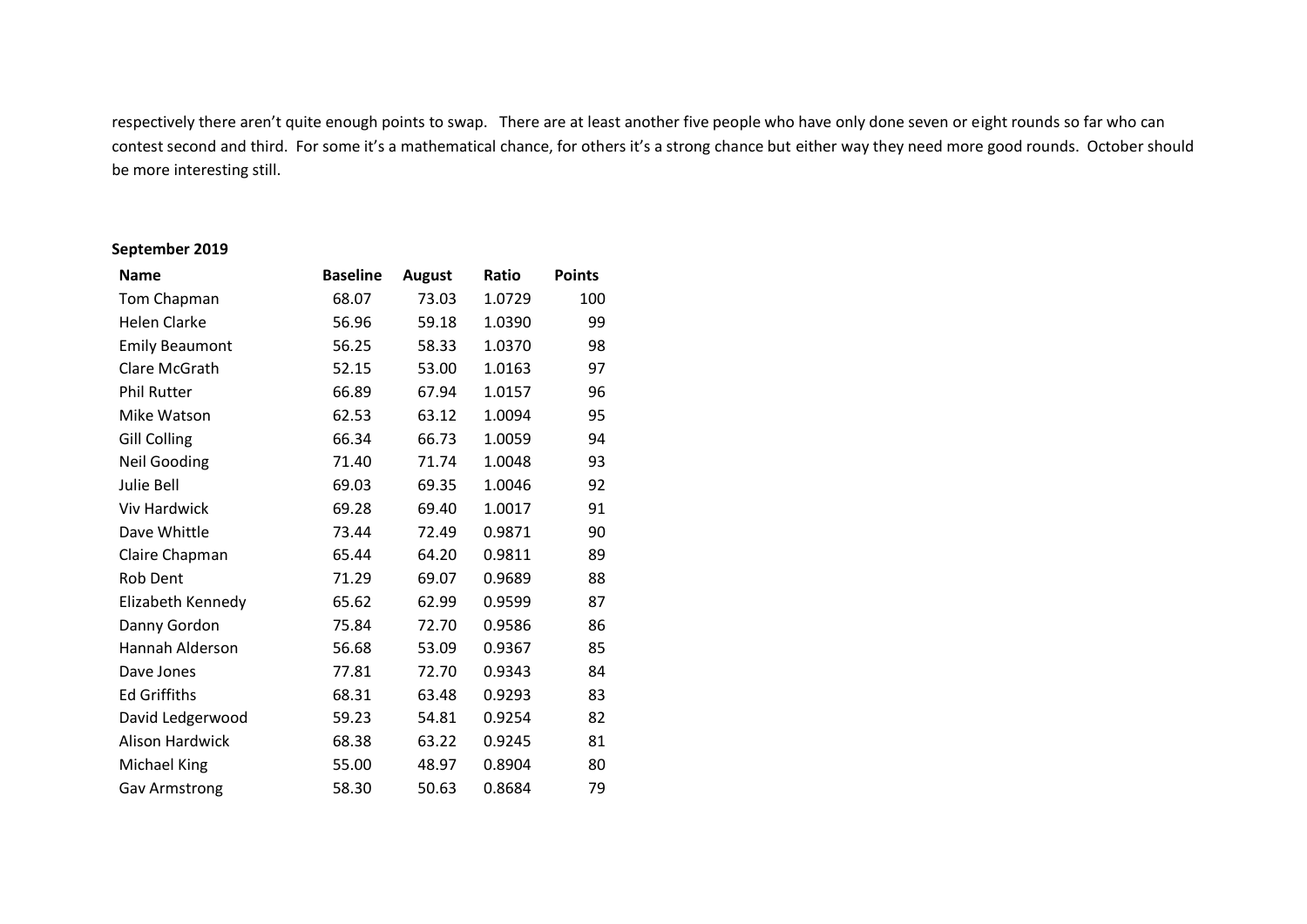| Chris Land                 | 54.60 | 46.73 | 0.8559 | 78 |
|----------------------------|-------|-------|--------|----|
| John McGrath               | 59.96 | 47.32 | 0.7892 | 77 |
| Lisa Alderson              | 55.92 | 43.54 | 0.7786 | 76 |
| Lee Morris                 | 52.33 | 40.68 | 0.7774 | 75 |
| Gemma Marshall-Moore       | 58.71 | 41.59 | 0.7084 | 74 |
| <b>Olly Marshall-Moore</b> | 60.22 | 39.09 | 0.6491 | 73 |

|                | <b>Name</b>           | Jan              | Feb | <b>March</b> | April    | May | June | July | Aug | Sept     | <b>Total</b> |
|----------------|-----------------------|------------------|-----|--------------|----------|-----|------|------|-----|----------|--------------|
| 1              | <b>Emily Beaumont</b> | 98               | 99  | 99           | 99       | 94  | 98   | 99   | 99  | 98       | 883          |
| $\overline{2}$ | Mike Watson           | 92               | 88  | 93           | 95       | 98  | 92   | 68   | 95  | 95       | 816          |
| 3              | Helen Clarke          | 60               | 98  | 98           | 92       | 87  | 87   | 91   | 92  | 99       | 804          |
| 4              | Michael King          | 95               | 95  | 91           | 74       | 75  | 88   | 93   | 84  | 80       | 775          |
| 5              | Viv Hardwick          | 96               | 0   | 96           | 96       | 96  | 91   | 98   | 93  | 91       | 757          |
| 6              | Danny Gordon          | 79               | 90  | 86           | 77       | 79  | 80   | 81   | 83  | 86       | 741          |
| 7              | <b>Gill Colling</b>   | 100              | 0   | 97           | 93       | 85  | 95   | 89   | 88  | 94       | 741          |
| 8              | David Ledgerwood      | 77               | 75  | 68           | 68       | 73  | 72   | 73   | 73  | 82       | 661          |
| 9              | Phil Rutter           | 91               | 0   | 0            | 94       | 93  | 92   | 97   | 98  | 96       | 661          |
| 10             | Chris Land            | 87               | 86  | 89           | 67       | 0   | 77   | 90   | 86  | 78       | 660          |
| 11             | <b>Grainne Duffy</b>  | 82               | 93  | 92           | 78       | 95  | 97   | 0    | 100 | $\Omega$ | 637          |
| 12             | Dave Jones            | 83               | 74  | 90           | 0        | 58  | 85   | 68   | 94  | 84       | 636          |
| 13             | Lisa Alderson         | 0                | 84  | 79           | 100      | 99  | 86   | 84   | 0   | 76       | 608          |
| 14             | <b>Neil Gooding</b>   | $\boldsymbol{0}$ | 0   | 83           | 76       | 81  | 88   | 87   | 91  | 93       | 599          |
| 15             | lan Hart              | 88               | 0   | 70           | 86       | 86  | 90   | 82   | 90  | $\Omega$ | 592          |
| 16             | Dave Whittle          | 78               | 89  | 0            | 0        | 84  | 73   | 88   | 89  | 90       | 591          |
| 17             | Elizabeth Kennedy     | 67               | 0   | 72           | $\Omega$ | 64  | 82   | 85   | 81  | 87       | 538          |
| 18             | Rob Dent              | 89               | 91  | 0            | 90       | 82  | 89   | 0    | 0   | 88       | 529          |
| 19             | Dave Thompson         | 84               | 97  | 94           | 0        | 72  | 79   | 92   | 0   | 0        | 518          |
| 20             | Julie Bell            | 86               | 0   | 0            | 89       | 89  | 75   | 0    | 82  | 92       | 513          |
| 21             | April Corbett         | 68               | 0   | 0            | 91       | 88  | 96   | 79   | 85  | 0        | 507          |
| 22             | Hannah Alderson       | 94               | 0   | 0            | 98       | 0   | 83   | 96   | 0   | 85       | 456          |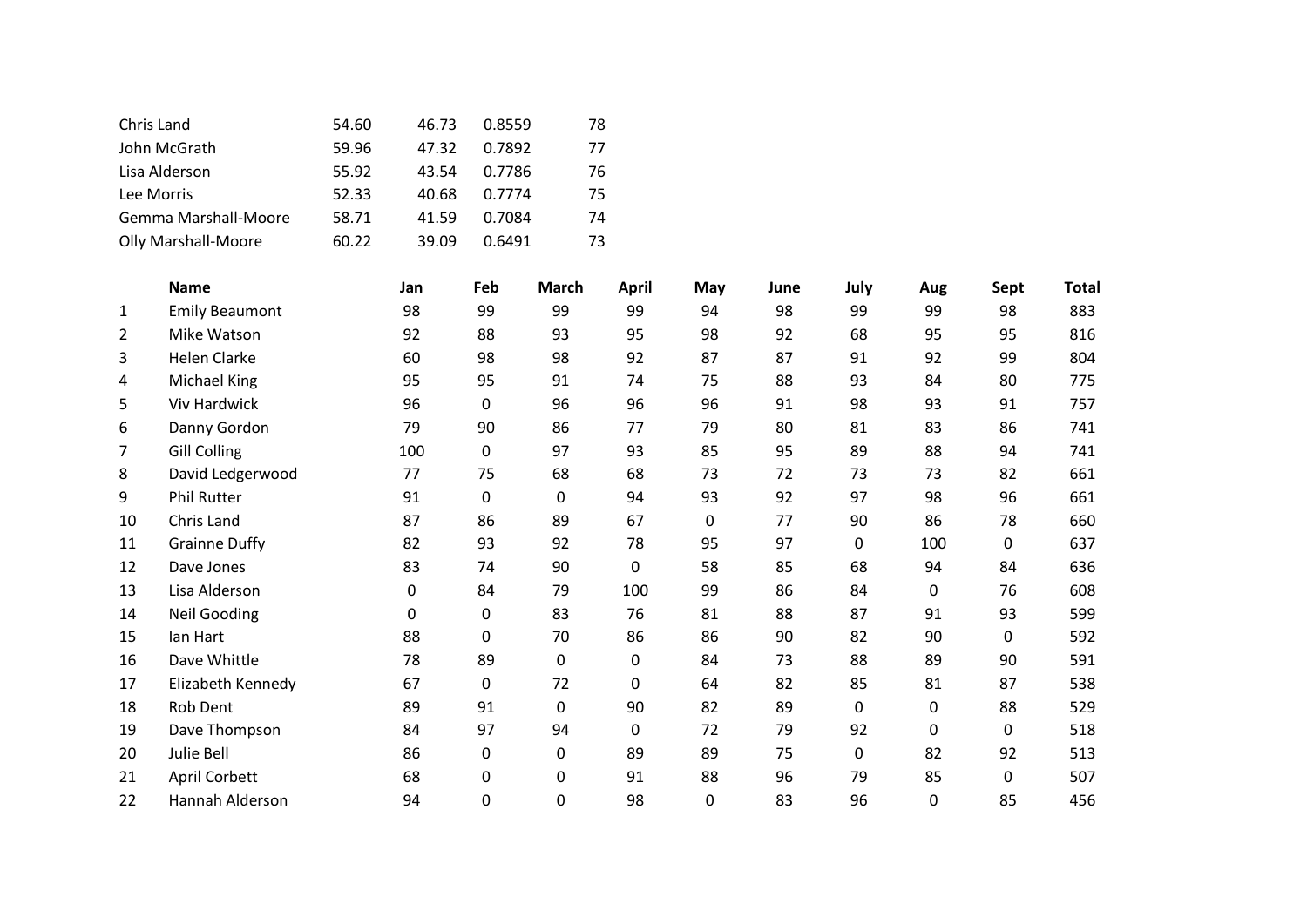| 23 | <b>Alison Hardwick</b>   | 58       | 0   | 0           | 75           | 69           | 0           | 76  | 76          | 81           | 435 |
|----|--------------------------|----------|-----|-------------|--------------|--------------|-------------|-----|-------------|--------------|-----|
| 24 | <b>Rob Gillham</b>       | 56       | 73  | 78          | 84           | 71           | 0           | 72  | $\mathbf 0$ | 0            | 434 |
| 25 | lan Bond                 | 0        | 77  | $\Omega$    | 87           | 90           | 0           | 83  | 96          | 0            | 433 |
| 26 | <b>Michael Kipling</b>   | 0        | 100 | $\Omega$    | 97           | 0            | 93          | 94  | $\Omega$    | 0            | 384 |
| 27 | Peter Rowley             | 69       | 0   | 77          | 80           | 74           | 0           | 0   | 77          | 0            | 377 |
| 28 | lan Scott                | 0        | 0   | $\Omega$    | 71           | 67           | 76          | 80  | 79          | 0            | 373 |
| 29 | Richie Payne             | 61       | 71  | 80          | 0            | 0            | 81          | 0   | 80          | 0            | 373 |
| 30 | <b>Stuart Hardcastle</b> | 81       | 96  | 0           | 88           | 92           | $\pmb{0}$   | 0   | 0           | 0            | 357 |
| 31 | Lee Morris               | 0        | 0   | 69          | 64           | 61           | 0           | 0   | 72          | 75           | 341 |
| 32 | Paul Ryan                | 59       | 66  | 0           | 63           | 63           | 0           | 71  | 0           | 0            | 322 |
| 33 | Darren Alderson          | 73       | 79  | 82          | 85           | 0            | 0           | 0   | 0           | 0            | 319 |
| 34 | Lin Gossage              | 0        | 72  | $\mathbf 0$ | 73           | 78           | $\mathbf 0$ | 95  | 0           | 0            | 318 |
| 35 | <b>Marc Ellis</b>        | $\Omega$ | 0   | 75          | 0            | 77           | 84          | 75  | 0           | $\Omega$     | 311 |
| 36 | Lisa Bowerbank           | 0        | 0   | $\mathbf 0$ | 0            | 100          | 100         | 100 | 0           | 0            | 300 |
| 37 | Jeff Marriot             | $\Omega$ | 68  | 71          | 0            | 0            | 0           | 74  | 78          | 0            | 291 |
| 38 | <b>Brian Dixon</b>       | $\Omega$ | 92  | 95          | 0            | 76           | $\pmb{0}$   | 0   | 0           | 0            | 263 |
| 39 | <b>Sally Singleton</b>   | $\Omega$ | 83  | 87          | 83           | $\Omega$     | 0           | 0   | 0           | 0            | 253 |
| 40 | Janette Croft            | $\Omega$ | 87  | 81          | 0            | 68           | $\pmb{0}$   | 0   | 0           | 0            | 236 |
| 41 | Anthony Corbett          | 66       | 0   | 0           | 79           | 0            | 0           | 86  | 0           | 0            | 231 |
| 42 | <b>Nicola Darling</b>    | 75       | 0   | 84          | 72           | 0            | $\pmb{0}$   | 0   | 0           | 0            | 231 |
| 43 | Claire Chapman           | 80       | 0   | $\Omega$    | $\mathbf{0}$ | 59           | $\Omega$    | 0   | $\Omega$    | 89           | 228 |
| 44 | <b>Ed Griffiths</b>      | 65       | 0   | 75          | $\mathbf{0}$ | $\mathbf{0}$ | 0           | 0   | 0           | 83           | 223 |
| 45 | <b>Fred Tennant</b>      | 70       | 0   | $\mathbf 0$ | 82           | 60           | 0           | 0   | 0           | 0            | 212 |
| 46 | Gemma Marshall-Moore     | 0        | 0   | 66          | 0            | 0            | $\mathbf 0$ | 67  | 0           | 74           | 207 |
| 47 | Olly Marshall-Moore      | 0        | 0   | 64          | $\Omega$     | 0            | 0           | 66  | 0           | 73           | 203 |
| 48 | Rachel Maddison          | 57       | 0   | 0           | 69           | 0            | $\pmb{0}$   | 0   | 75          | 0            | 201 |
| 49 | Rebecca Howard           | 0        | 94  | 100         | 0            | 0            | 0           | 0   | 0           | 0            | 194 |
| 50 | <b>Adrian Cottam</b>     | 99       | 0   | 0           | 0            | 91           | $\pmb{0}$   | 0   | 0           | 0            | 190 |
| 51 | Gary Read                | 51       | 0   | 0           | 62           | 0            | 0           | 0   | 74          | 0            | 187 |
| 52 | Andrew Vernon            | 97       | 0   | 88          | 0            | 0            | 0           | 0   | 0           | $\mathbf{0}$ | 185 |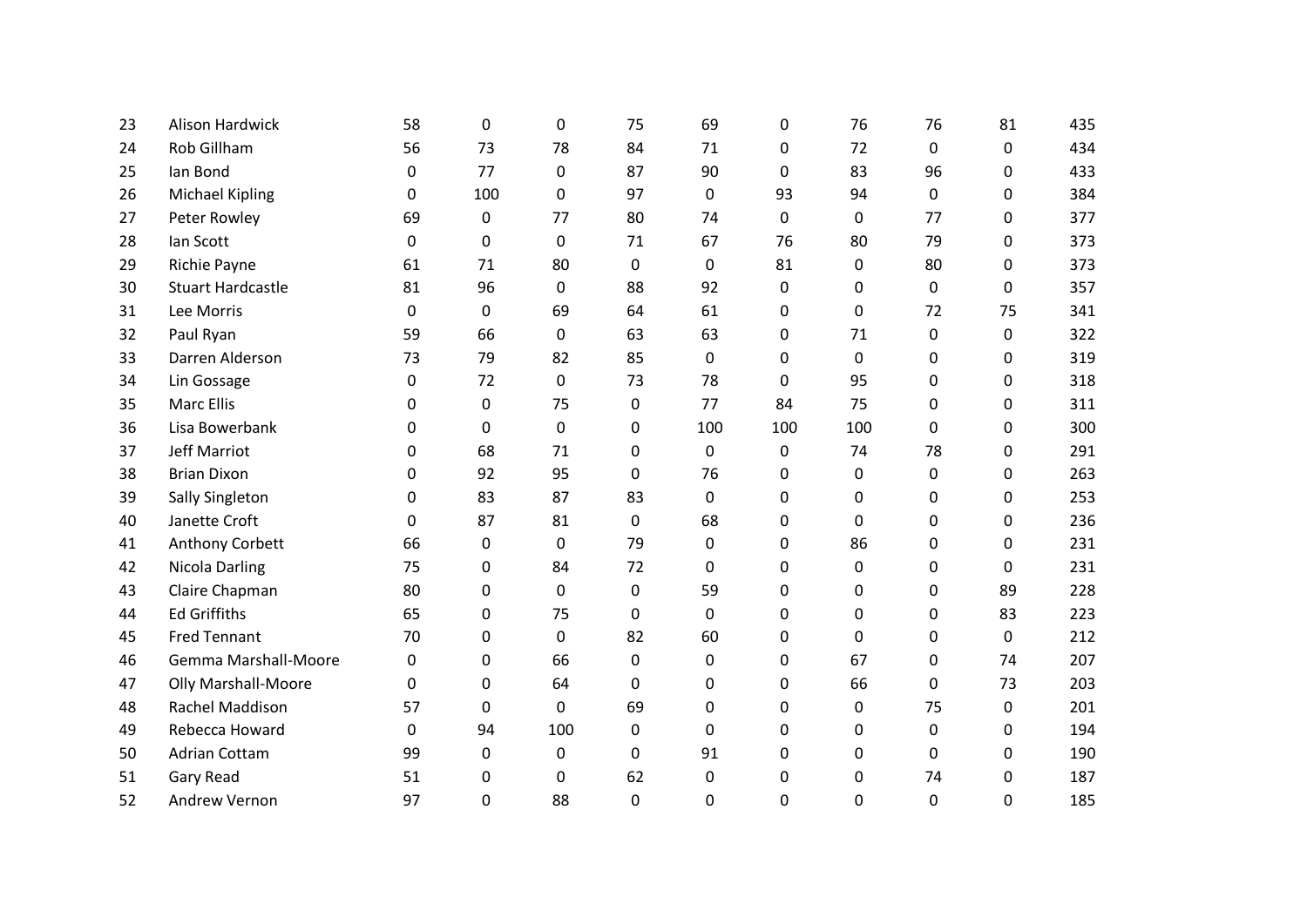| 53 | Tom Chapman             | 85       | 0  | $\Omega$     | 0           | 0  | 0        | 0        | $\Omega$ | 100 | 185 |
|----|-------------------------|----------|----|--------------|-------------|----|----------|----------|----------|-----|-----|
| 54 | <b>Julie Russell</b>    | 0        | 81 | $\Omega$     | 0           | 97 | 0        | 0        | 0        | 0   | 178 |
| 55 | <b>Malcolm Hewitson</b> | 90       | 76 | $\Omega$     | 0           | 0  | 0        | $\Omega$ | 0        | 0   | 166 |
| 56 | Wendy Thompson          | 0        | 85 | $\Omega$     | 0           | 0  | 0        | 77       | 0        | 0   | 162 |
| 57 | Sally watson            | $\Omega$ | 0  | 76           | 0           | 83 | 0        | 0        | 0        | 0   | 159 |
| 58 | Ty Hankinson            | 76       | 80 | 0            | 0           | 0  | 0        | 0        | 0        | 0   | 156 |
| 59 | Andrew Dixon            | 0        | 0  | 0            | 0           | 57 | 0        | 0        | 97       | 0   | 154 |
| 60 | Michelle Scruby         | 0        | 0  | 0            | 0           | 0  | 74       | 78       | 0        | 0   | 152 |
| 61 | Phil Clarke             | 71       | 0  | 0            | 81          | 0  | 0        | 0        | 0        | 0   | 152 |
| 62 | John McGrath            | 0        | 0  | 0            | 0           | 0  | 0        | 70       | 0        | 77  | 147 |
| 63 | Ashleigh Atkinson       | 0        | 0  | $\Omega$     | 66          | 0  | 78       | 0        | $\Omega$ | 0   | 144 |
| 64 | Dave Todd               | 72       | 0  | $\mathbf{0}$ | 70          | 0  | 0        | 0        | 0        | 0   | 142 |
| 65 | Iain Clyde              | 0        | 69 | 73           | 0           | 0  | 0        | 0        | $\Omega$ | 0   | 142 |
| 66 | Dawn Johnston           | 62       | 78 | $\mathbf 0$  | 0           | 0  | 0        | 0        | 0        | 0   | 140 |
| 67 | Michael Joyeux          | 74       | 65 | $\Omega$     | 0           | 0  | 0        | 0        | $\Omega$ | 0   | 139 |
| 68 | Michelle Dale           | 0        | 67 | $\Omega$     | 0           | 66 | 0        | 0        | 0        | 0   | 133 |
| 69 | Phill Johnston OBI-WAN  | 53       | 70 | $\Omega$     | 0           | 0  | 0        | 0        | $\Omega$ | 0   | 123 |
| 70 | Julie Whinn             | 0        | 0  | $\Omega$     | 0           | 0  | 99       | 0        | 0        | 0   | 99  |
| 71 | Clare McGrath           | 0        | 0  | $\Omega$     | 0           | 0  | $\Omega$ | 0        | 97       | 0   | 97  |
| 72 | Mark Johnston           | $\Omega$ | 0  | 0            | 0           | 0  | 94       | 0        | 0        | 0   | 94  |
| 73 | Andy Whittam            | 93       | 0  | $\Omega$     | $\Omega$    | 0  | $\Omega$ | 0        | $\Omega$ | 0   | 93  |
| 74 | Lisa Reeve              | 0        | 0  | $\Omega$     | $\mathbf 0$ | 0  | 0        | 0        | 87       | 0   | 87  |
| 75 | Abbie Hull              | $\Omega$ | 0  | 85           | 0           | 0  | 0        | 0        | $\Omega$ | 0   | 85  |
| 76 | Diane Lockhart          | $\Omega$ | 82 | 0            | $\mathbf 0$ | 0  | 0        | 0        | $\Omega$ | 0   | 82  |
| 77 | <b>Gave Armstrong</b>   | 0        | 0  | $\Omega$     | 0           | 0  | 0        | 0        | 79       | 0   | 79  |
| 78 | Rebecca Bowes           | 0        | 0  | 0            | 0           | 70 | 0        | 0        | 0        | 0   | 70  |
| 79 | Emma Joyeux             | 0        | 0  | $\Omega$     | 0           | 0  | 0        | 69       | $\Omega$ | 0   | 69  |
| 80 | Paul Dalton             | 0        | 0  | 67           | $\pmb{0}$   | 0  | 0        | 0        | 0        | 0   | 67  |
| 81 | Lisa Jenkins            | 0        | 0  | $\Omega$     | 0           | 65 | 0        | 0        | 0        | 0   | 65  |
| 82 | Sarah Watson            | 0        | 0  | 65           | 0           | 0  | 0        | 0        | $\Omega$ | 0   | 65  |